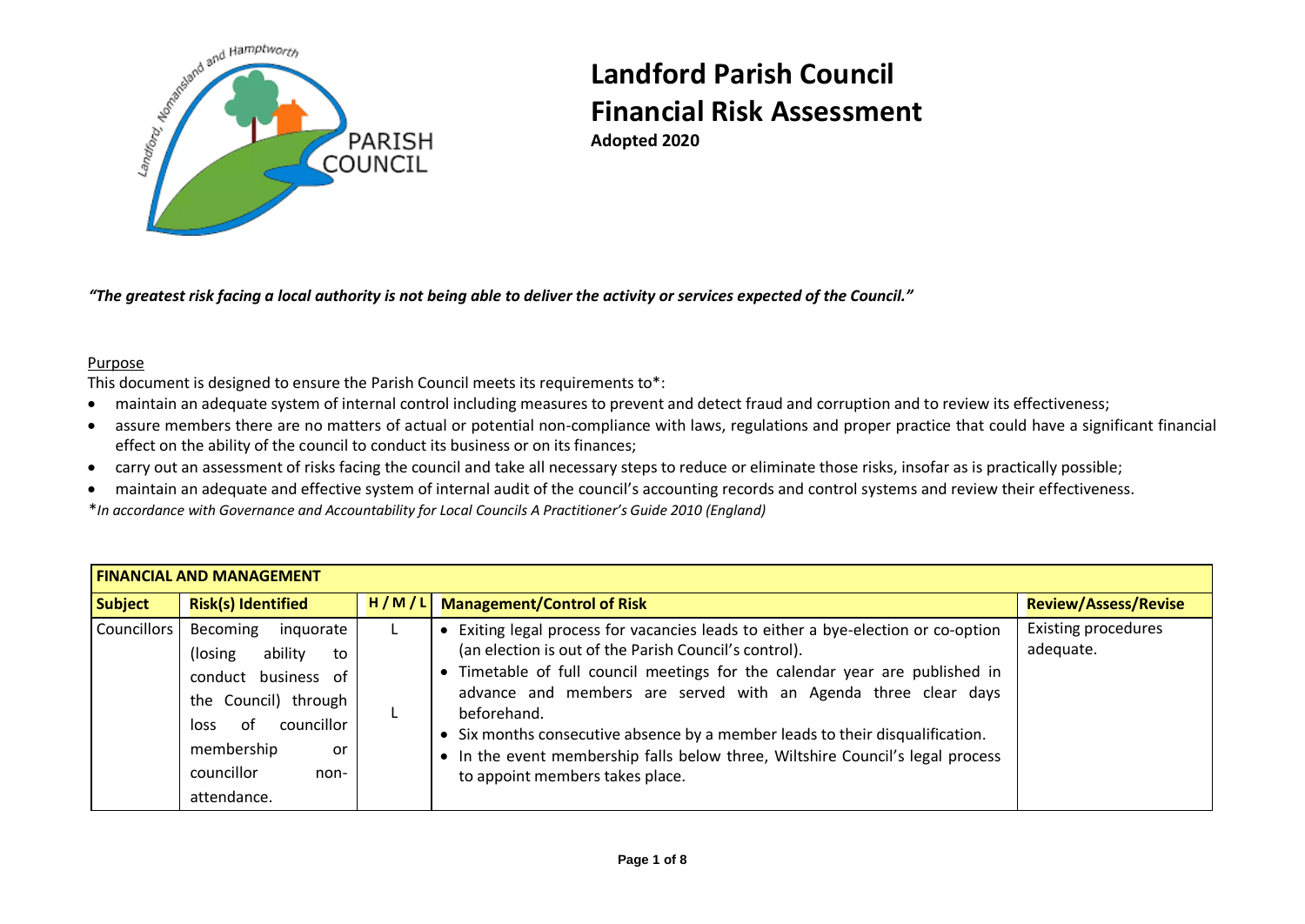

**Adopted 2020**

| <b>FINANCIAL AND MANAGEMENT</b> |                                                                                                                 |       |                                                                                                                                                                                                                                                                                                                                                                                                                                                                                                                                                                                                                                                                                                                                                                                                                                                                                |                                                                                                           |  |  |
|---------------------------------|-----------------------------------------------------------------------------------------------------------------|-------|--------------------------------------------------------------------------------------------------------------------------------------------------------------------------------------------------------------------------------------------------------------------------------------------------------------------------------------------------------------------------------------------------------------------------------------------------------------------------------------------------------------------------------------------------------------------------------------------------------------------------------------------------------------------------------------------------------------------------------------------------------------------------------------------------------------------------------------------------------------------------------|-----------------------------------------------------------------------------------------------------------|--|--|
| <b>Subject</b>                  | <b>Risk(s) Identified</b>                                                                                       | H/M/L | <b>Management/Control of Risk</b>                                                                                                                                                                                                                                                                                                                                                                                                                                                                                                                                                                                                                                                                                                                                                                                                                                              | <b>Review/Assess/Revise</b>                                                                               |  |  |
| <b>Business</b><br>continuity   | Risk of Council not<br>being able to continue<br>its business due to an<br>unexpected or tragic<br>circumstance |       | Agendas. Minutes, and governing documents can all be accessed from the<br>$\bullet$<br>website.<br>All master documents are held in secure cloud-based storage (Dropbox) and<br>$\bullet$<br>may be accessed through any computer<br>Computer access codes are held by the Chair in a sealed electronic envelope<br>$\bullet$<br>Locum Clerks may be employed through SLCC<br>$\bullet$                                                                                                                                                                                                                                                                                                                                                                                                                                                                                        | Review when necessary.                                                                                    |  |  |
| Precept                         | Adequacy of precept<br>Requirements not<br>submitted to WC in<br>time<br>Amount not received<br>from WC         | L.    | To determine the Precept for the next financial year, in Sept/Oct the Clerk/RFO<br>$\bullet$<br>delivers to full council a summary of Actual Spend V Budget for the current<br>financial year, a list of planned projects and estimates to complete, monies<br>held in reserves for Capital Spend Projects, and a draft budget for the next<br>financial year (with annotations). The bottom-line figures reports operational<br>reserves (translated to months) so as to determine overall financial resilience.<br>Band D contribution stated to indicate financial impact upon households.<br>Precept discussions commence Spet/Oct. Agreed adjustments are made and<br>$\bullet$<br>the Clerk/RFO represents at the Nov/Dec meetings before sign-off (which is<br>minuted at the PC meeting).<br>The Clerk informs Council when the monies are received (approx April/May) | Existing procedure<br>adequate.                                                                           |  |  |
| Financial<br>records            | Inadequate records<br>Financial irregularities                                                                  | L     | The Council has Financial Regulations which set out the requirements.                                                                                                                                                                                                                                                                                                                                                                                                                                                                                                                                                                                                                                                                                                                                                                                                          | <b>Existing procedure</b><br>adequate.<br><b>Review of Financial</b><br>Regulations completed<br>May 2020 |  |  |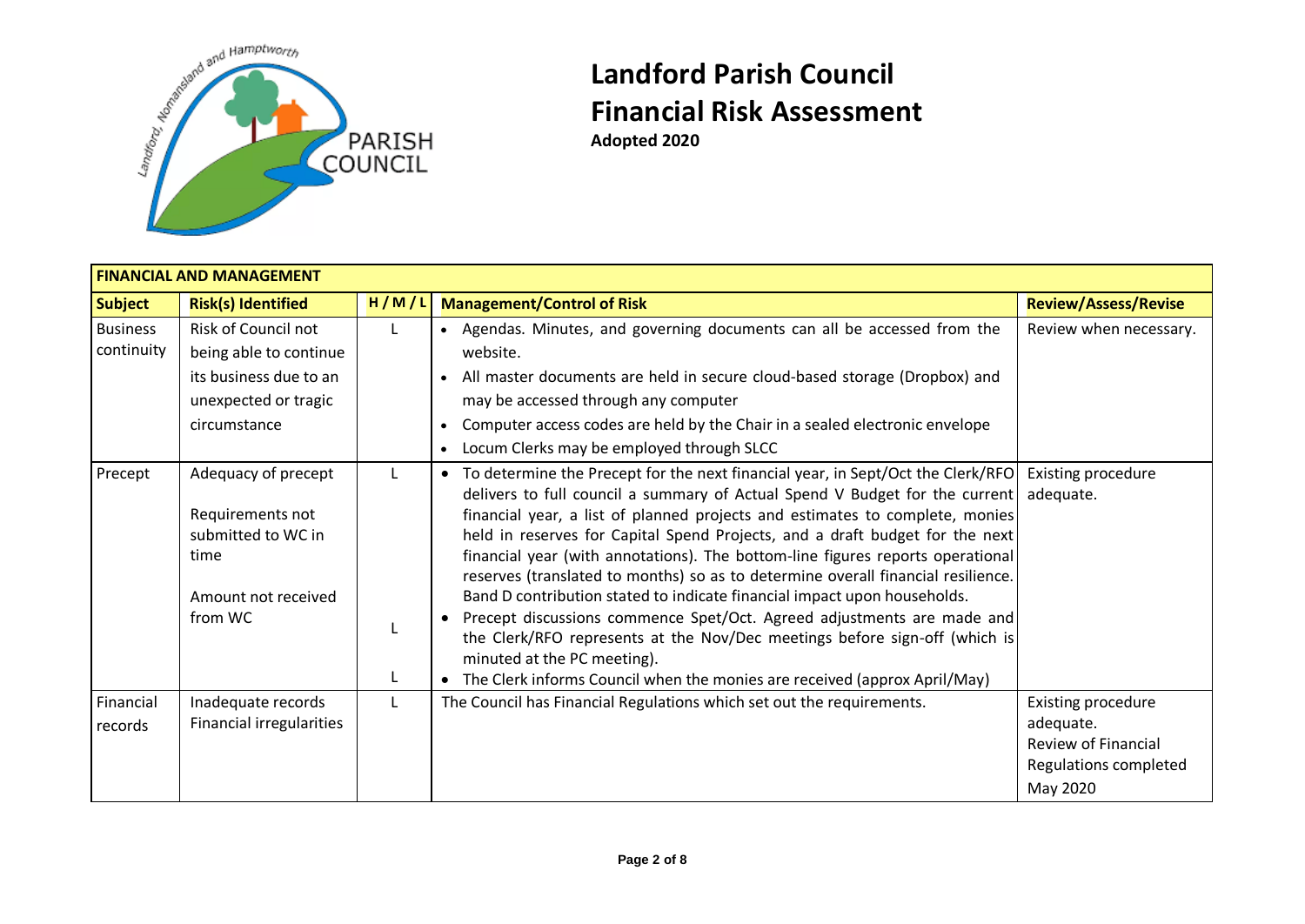

| Bank and<br>banking                           | Inadequate checks<br><b>Bank mistakes</b><br>Loss of signatories                                                |              | The Council has Financial Regulations which set out the requirements<br>Any mistakes are discovered when the Clerk reconciles the bank accounts<br>against statement once a month.<br>Adequate coverage of authorised signatories for continuity of authorising<br>payments. Clerk deals with new bank mandate promptly - bank takes 5 days<br>to process.           | <b>Existing procedure</b><br>adequate.              |
|-----------------------------------------------|-----------------------------------------------------------------------------------------------------------------|--------------|----------------------------------------------------------------------------------------------------------------------------------------------------------------------------------------------------------------------------------------------------------------------------------------------------------------------------------------------------------------------|-----------------------------------------------------|
| Cash / Loss                                   | Loss through theft or<br>dishonesty                                                                             | L            | The Council has Financial Regulations which set out the requirements.<br>Adequate insurance in event of loss through theft or dishonesty.                                                                                                                                                                                                                            | Existing procedure and<br>insurance cover adequate. |
| Litigation                                    | Potential risk of legal<br>action being taken<br>against the Council                                            | L.           | Public liability insurance covers general personal injury claims where the Council is<br>found to be at fault                                                                                                                                                                                                                                                        | Insurance is adequate for<br>requirements           |
| Reporting<br>and<br>auditing                  | Information<br>communication and<br>compliance                                                                  |              | A Cashflow Report is produced monthly (showing breakdown of payments,<br>invoices, and receipts) with bank statements and account balances.<br>Finance Group internally checks and reconciles for internal auditing purposes.                                                                                                                                        | <b>Existing procedure</b><br>adequate.              |
| Direct costs<br>Overhead<br>expenses<br>Debts | Goods not supplied but<br>Billed, incorrect<br>invoicing, cheque/BACS<br>set-up incorrectly,<br>unpaid invoices | $\mathbf{I}$ | The Council has Financial Regulations which set out the requirements.<br>$\bullet$<br>Three-step payment process: Clerk/RFO raises BACS or cheque, two<br>$\bullet$<br>Councillors check each invoice against the cheque/BACS before authorising.<br>Full Council approves the Cashflow Report before cheque/BACS payments<br>are authorised by the two Councillors. | <b>Existing procedure</b><br>adequate.              |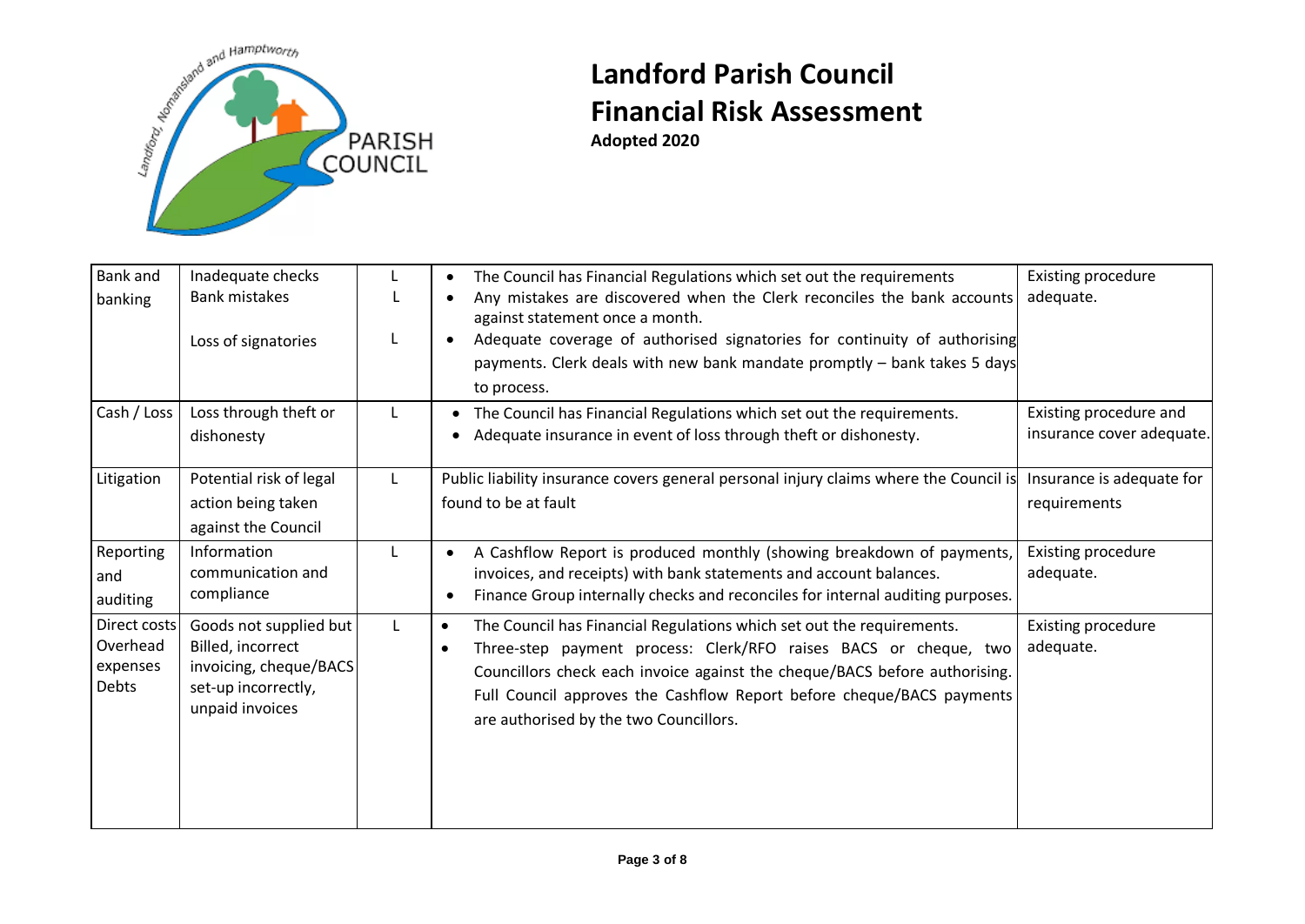

**Adopted 2020**

| <b>FINANCIAL AND MANAGEMENT</b>     |                                                                                                                                                                                            |      |                                                                                                                                                                                                                                                                                                                                                                                                                                                                                                                                                                                                                                                                                                                                                                                                           |                                                                                                 |  |  |  |
|-------------------------------------|--------------------------------------------------------------------------------------------------------------------------------------------------------------------------------------------|------|-----------------------------------------------------------------------------------------------------------------------------------------------------------------------------------------------------------------------------------------------------------------------------------------------------------------------------------------------------------------------------------------------------------------------------------------------------------------------------------------------------------------------------------------------------------------------------------------------------------------------------------------------------------------------------------------------------------------------------------------------------------------------------------------------------------|-------------------------------------------------------------------------------------------------|--|--|--|
| <b>Subject</b>                      | <b>Risk(s) Identified</b>                                                                                                                                                                  | H/M/ | <b>Management/Control of Risk</b>                                                                                                                                                                                                                                                                                                                                                                                                                                                                                                                                                                                                                                                                                                                                                                         | <b>Review/Assess/Revise</b>                                                                     |  |  |  |
|                                     |                                                                                                                                                                                            |      |                                                                                                                                                                                                                                                                                                                                                                                                                                                                                                                                                                                                                                                                                                                                                                                                           |                                                                                                 |  |  |  |
| Grants<br>and<br>support<br>payable | Power to pay<br>Authorisation<br>οt<br>Council to pay                                                                                                                                      | L    | All such expenditure goes through the required Council process of approval,<br>minuted and listed accordingly if a payment is made using the S137 power of<br>expenditure.<br>Council has adopted the General Power of Competence.                                                                                                                                                                                                                                                                                                                                                                                                                                                                                                                                                                        | Existing procedure<br>adequate. Parish<br>Councillors request S137<br>rules if required. Review |  |  |  |
| Grants -<br>receivable              | Receipts of Grant                                                                                                                                                                          |      | One off grants would come with terms and conditions to be satisfied.                                                                                                                                                                                                                                                                                                                                                                                                                                                                                                                                                                                                                                                                                                                                      | GPC annually.<br>Procedure per T&Cs                                                             |  |  |  |
| Best value<br>Accounta-<br>bility   | Work awarded<br>incorrectly<br>Overspend on services                                                                                                                                       | L    | The Financial Regulations set-out quotation and tender process, incl emergency<br>spend powers.                                                                                                                                                                                                                                                                                                                                                                                                                                                                                                                                                                                                                                                                                                           | <b>Existing procedure</b><br>adequate.                                                          |  |  |  |
| Salaries<br>and assoc.<br>costs     | Salary paid incorrectly<br>Wrong hours paid<br>Wrong rate paid<br>False employee Wrong<br>deductions of NI<br>or Tax<br>Unpaid Tax & NI<br>contributions<br>to<br>Inland<br>the<br>Revenue | L    | The Parish Council authorises the appointment and salary award of its<br>$\bullet$<br>employees through an HR Committee, approved by full council. All<br>employees have a contract of employment and job description.<br>Salary is awarded using the SCP scale, which is reviewed 1 April each year.<br>$\bullet$<br>Clerk/RFO paid by monthly Standing Order one month in arrears (authorised)<br>by two signatories after approval by full council).<br>Bank statements checked monthly against Cashflow Report. Signatories have<br>$\bullet$<br>online access to cancel standing orders.<br>Clerk/RFO inputs salary onto HMRC PAYE Tools on a monthly basis. Any tax/NI<br>$\bullet$<br>liability is paid by the Clerk/RFO through the PC's government gateway and<br>reported back to full council. | Existing system adequate.                                                                       |  |  |  |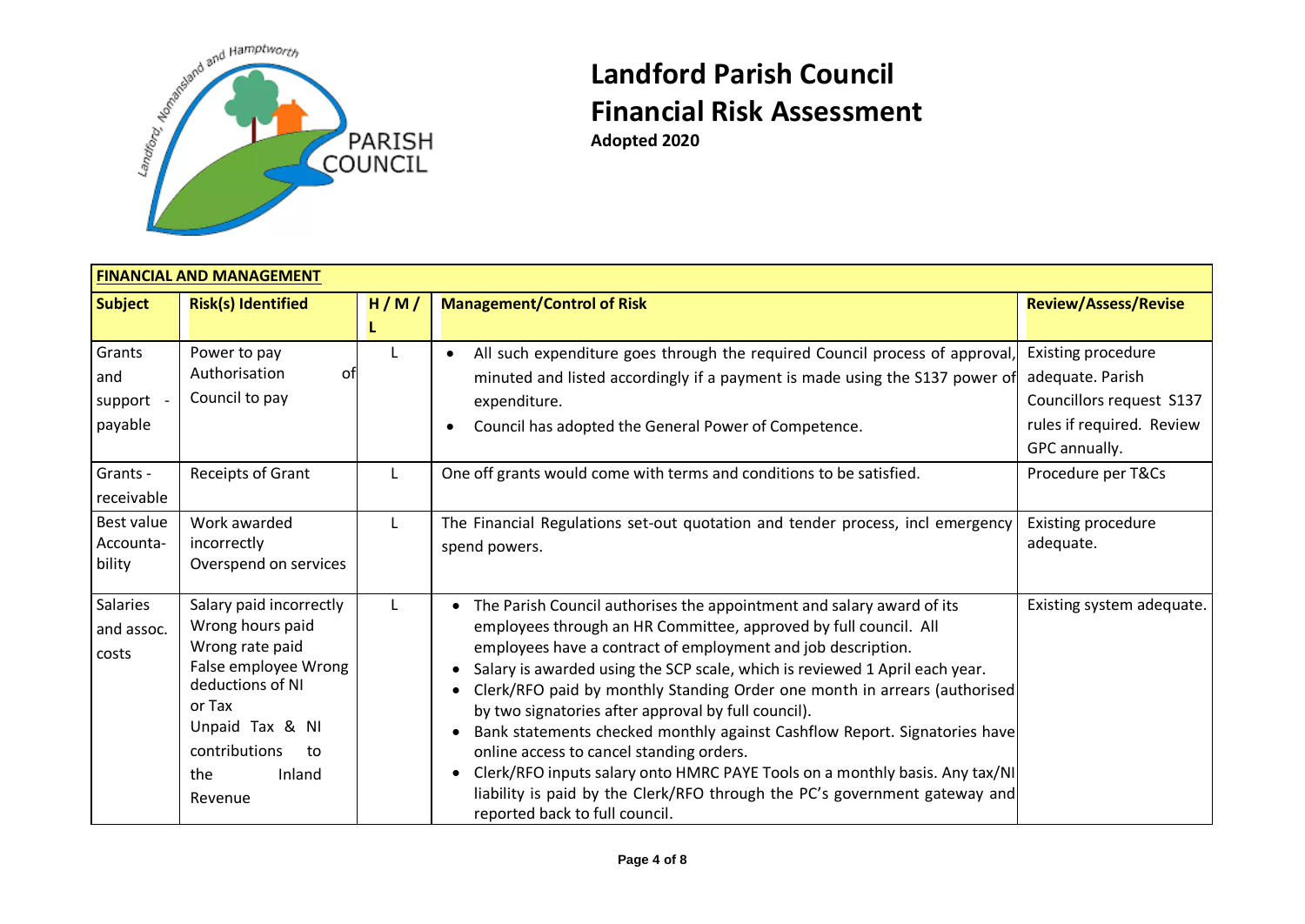

**Adopted 2020**

|                |                                                                                              |      | HMRC PAYE salary inputs/payments, and P60 are generated for inspection<br>$\bullet$<br>by the internal auditor.                                                                                                                                   |                                                                                                                               |
|----------------|----------------------------------------------------------------------------------------------|------|---------------------------------------------------------------------------------------------------------------------------------------------------------------------------------------------------------------------------------------------------|-------------------------------------------------------------------------------------------------------------------------------|
| Employees      | Loss of key personnel<br>Fraud by staff<br>Actions undertaken by<br>staff<br>Health & Safety |      | The requirements of the Fidelity Guarantee insurance to be adhered to with<br>regards to Fraud.<br>The Clerk should be provided with relevant training, reference books, access to<br>assistance and legal advice required to undertake the role. | Existing procedure<br>adequate.<br>Monitor<br>working<br>conditions,<br>safety<br>requirements<br>and<br>insurance regularly. |
|                | <b>FINANCIAL AND MANAGEMENT</b>                                                              |      |                                                                                                                                                                                                                                                   |                                                                                                                               |
| <b>Subject</b> | <b>Risk(s) Identified</b>                                                                    | H/M/ | <b>Management/Control of Risk</b>                                                                                                                                                                                                                 | <b>Review/Assess/Revise</b>                                                                                                   |
|                |                                                                                              |      |                                                                                                                                                                                                                                                   |                                                                                                                               |
| Election       | Risk of an election cost                                                                     |      | . Risk is higher in an election year. When a scheduled election is due the Clerk will                                                                                                                                                             | Existing procedure is                                                                                                         |
| costs          |                                                                                              |      | obtain an estimate of costs from the District Council for a full election and an<br>uncontested election.<br>. Council to budget towards the cost of elections with costs spread over 4 years, if<br>necessary.                                   | adequate                                                                                                                      |
| <b>VAT</b>     | Re-claiming/charging                                                                         |      | The Council has Financial Regulations which set out the requirements.<br>VAT is claimed regularly.                                                                                                                                                | <b>Existing procedure</b><br>adequate.                                                                                        |
| Employers      | Paying<br>and                                                                                |      | Employer's Annual Return is completed and submitted online to the Inland                                                                                                                                                                          | Existing procedure                                                                                                            |
| Annual         | accounting for NI and                                                                        |      | Revenue within the prescribed time frame.                                                                                                                                                                                                         | adequate.                                                                                                                     |
| Return         | Tax paid on Salaries                                                                         |      |                                                                                                                                                                                                                                                   |                                                                                                                               |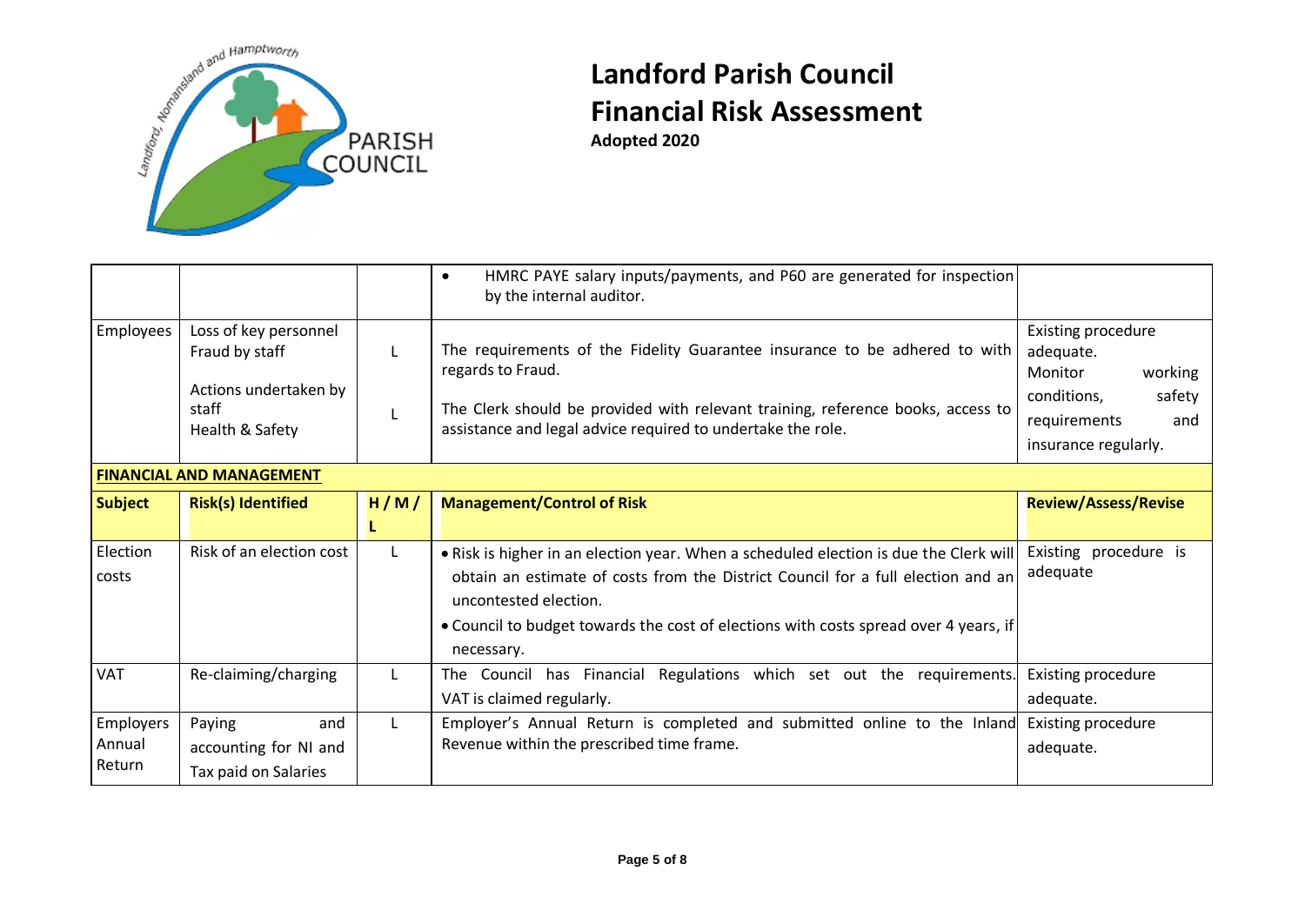

| Audit -        | Completion within time     |   | Internal auditor is appointed by the Council. Internal auditor is supplied with the                | <b>Existing procedure</b>      |
|----------------|----------------------------|---|----------------------------------------------------------------------------------------------------|--------------------------------|
| Internal       | limits                     |   | relevant documents to audit and the form to complete and sign for the External                     | adequate.                      |
| Audit          |                            |   | Auditor. Procedures are all covered in the 'Review of Effectiveness of the system                  |                                |
|                |                            |   | of Internal Audit' which is reviewed annually.                                                     |                                |
| Annual         | Completion/Submission      |   | Annual Return is completed and signed by the Council, submitted to the internal Existing procedure |                                |
| Return         | within time limits         |   | auditor for completion and signing then checked and sent on to the External                        | adequate.                      |
|                |                            |   | Auditor within time limit.                                                                         |                                |
| Legal          | Illegal activity or        |   | All activity and payments within the powers of the Parish Council to be resolved                   | Existing procedure             |
| powers         | payments                   |   | and minuted at Full Parish Council Meetings, including if necessary a reference to                 | adequate.                      |
|                |                            |   | the power used. As per the Financial Regulations prescribe.                                        |                                |
| Minutes/       | Accuracy and legality      |   | Minutes and agenda are produced in the prescribed method by the Clerk and                          | Existing procedure             |
| Agendas/       | <b>Business conduct</b>    |   | adhere to the legal requirements and best practice guidelines.                                     | adequate.                      |
| <b>Notices</b> |                            |   | Minutes are approved and signed at the following Council meeting.                                  | Guidance/training to Chair     |
| Statutory      |                            |   | Minutes and agenda are displayed according to the legal requirements.                              | should be given (if            |
| documents      |                            |   | Business conducted at Council meetings should be managed by the Chair.                             | required). Members to          |
|                |                            |   |                                                                                                    | adhere to Code of              |
|                |                            |   |                                                                                                    | Conduct.                       |
| <b>Members</b> | Conflict of interest       |   | Although not a requirement, the declaring of interests by members at a                             | Existing<br>procedure          |
| interests      | <b>Register of Members</b> |   | meeting should be an obvious process to remind Councillors of their duty and                       | adequate.                      |
|                | interests                  |   | should remain on the agenda.                                                                       | <b>Members</b><br>take         |
|                |                            | M | Register of Members Interest forms to be reviewed annually by Councillors, or                      | responsibility<br>update<br>to |
|                |                            |   | if circumstances change - reliance upon councillors to notify changes                              | their Register.                |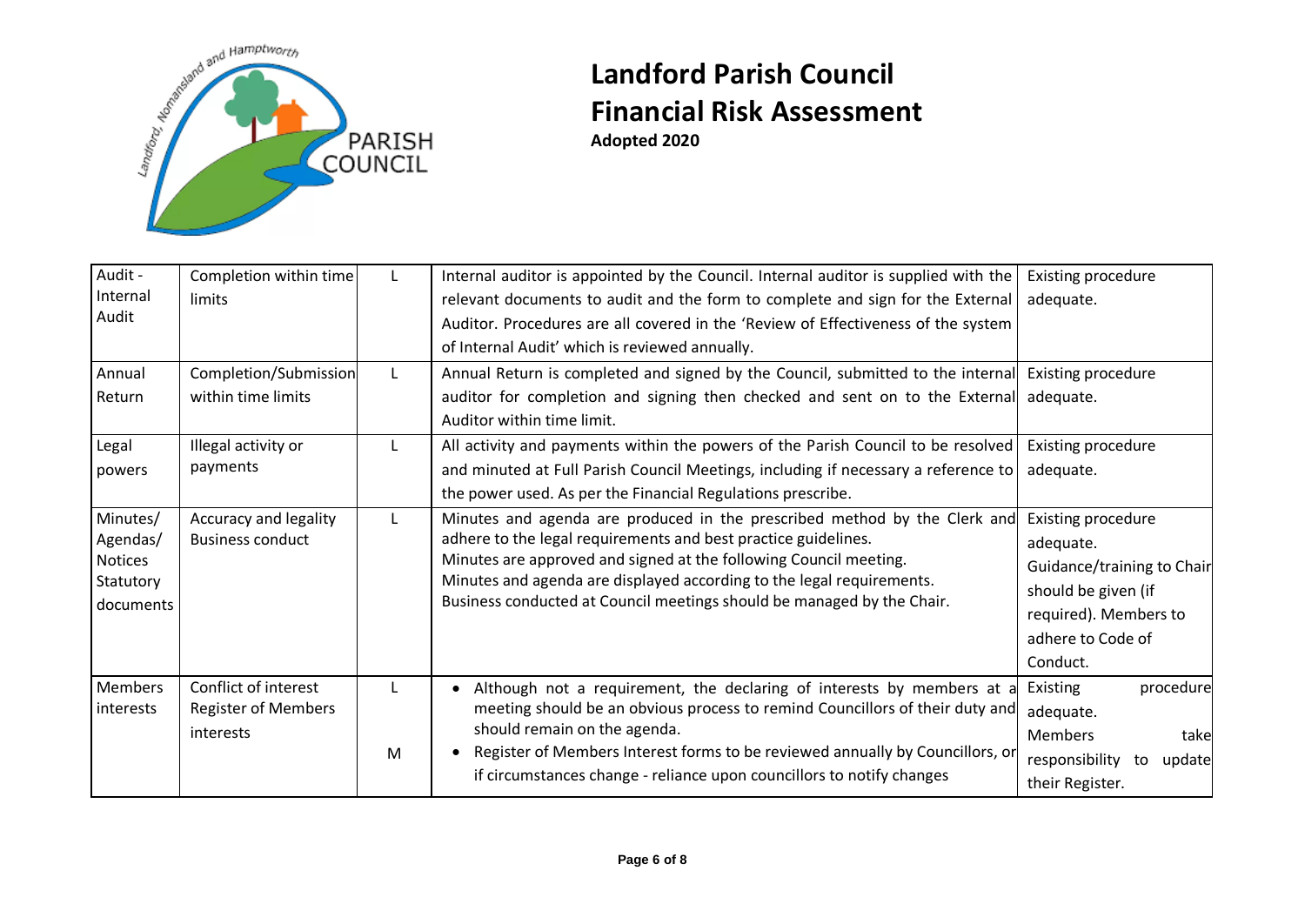

| Insurance                                    | Adequacy to meet<br>needs<br>Cost | An annual review is undertaken (before policy renewal is due) of adequacy of<br>all insurance arrangements against assets and other PC insurance needs<br>3-year agreements can reduce cost. Use broker to obtain best of market<br>/panel quote.           | Existing<br>procedure<br>adequate.                                                                             |
|----------------------------------------------|-----------------------------------|-------------------------------------------------------------------------------------------------------------------------------------------------------------------------------------------------------------------------------------------------------------|----------------------------------------------------------------------------------------------------------------|
| General<br>Data<br>Protection<br>Regulations | Policy<br>Provision               | The Council is registered with the Information Commissioners Office - DD set-<br>up for automatic renewal and to reduce cost (by £5 p.a).<br>The council has adopted all recommended policies associated with the GDPR<br>Statement published on PC website | Check annual renewal<br>successful.<br>Ensure Clerk is up to date<br>with legislation and<br>policies amended. |
| Freedom of<br>Information<br>Act             | Policy<br>Provision               | The Clerk is aware that if a substantial request arrives then this may require many<br>hours of additional work. The Council is able to request a fee if the work will take<br>more than 15 hours.                                                          | Monitor and report any<br>impacts of requests made<br>under the F of I Act.                                    |

| PHYSICAL EQUIPMENT OR AREAS |                                                                            |      |                                                                                                          |                                                                                         |  |  |
|-----------------------------|----------------------------------------------------------------------------|------|----------------------------------------------------------------------------------------------------------|-----------------------------------------------------------------------------------------|--|--|
| <b>Subject</b>              | <b>Risk(s) Identified</b>                                                  | H/M/ | <b>Management/Control of Risk</b>                                                                        | <b>Review/Assess/Revise</b>                                                             |  |  |
|                             |                                                                            |      |                                                                                                          |                                                                                         |  |  |
| Assets                      | Damage<br>Loss<br>.or<br>Risk/damage<br>to<br>third<br>party(ies)/property |      | An annual review of assets is undertaken for insurance provision, storage and<br>maintenance provisions. | Asset register to be<br>updated in accordance<br>with External Auditors<br>suggestions. |  |  |